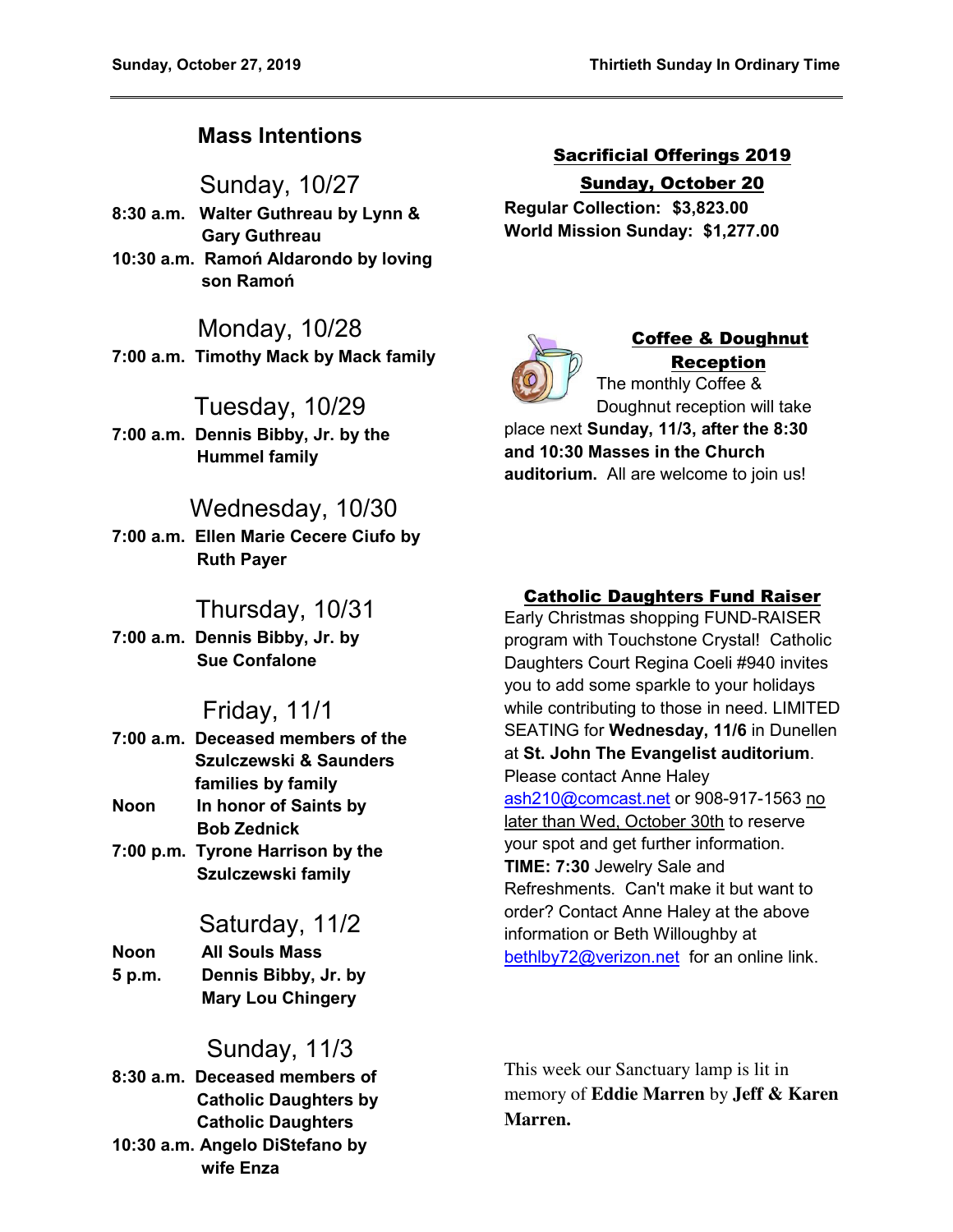## St. John Food Pantry

Our Food Pantry is in need of the following: dry pasta, rice, cereal, canned tuna and chicken, low/no sugar canned fruit, no/low sodium canned vegetables and soups, tomato sauce and fruit juice. Food donations support our parish food pantry, for our neighbors in need as well as FISH Food Pantry on New Market Road in Piscataway. Thank you for your continuous generosity.

#### Social Concerns

Do you know a needy person or family? Could one of your neighbors benefit from assistance with food and/or other essentials? Please call the Pastoral Center, 732-968-2621, in confidence, and we will do whatever we can to help. Please continue to bring men's toiletries, tooth brushes, and large and medium thongs or slippers for the Ozanam Men's Shelter. Articles may be left in the vestibule. Thanks for not forgetting the "guys".



#### New Altar Servers

Serving at the Altar during Mass is a great way for boys and girls to develop their faith and service to the Church. If you are in the  $4^{\text{th}}$  grade and up and have received First Holy Communion, please complete the information below and drop it in the collection basket or email it to [stjev@verizon.net.](mailto:stjev@verizon.net) Training dates will be determined after sign-ups. Thanks!

 $\mathcal{L}_\text{max}$  , where  $\mathcal{L}_\text{max}$  , we have the set of  $\mathcal{L}_\text{max}$ 

\_\_\_\_\_\_\_\_\_\_\_\_\_\_\_\_\_\_\_\_\_\_\_\_\_\_\_\_\_\_\_\_\_

 $\mathcal{L}_\text{max}$  , which is a set of the set of the set of the set of the set of the set of the set of the set of the set of the set of the set of the set of the set of the set of the set of the set of the set of the set of

 $\mathcal{L}_\text{max}$  , which is a set of the set of the set of the set of the set of the set of the set of the set of the set of the set of the set of the set of the set of the set of the set of the set of the set of the set of

Name:

Address:

Home Phone Number:

 $\mathcal{L}=\{1,2,3,4,5\}$ 

Grade/School:

Parent email:

Fostering stewardship is a way of life. Everyone benefits from the sacrificial gift one makes of his/her time, talent and treasure. We gratefully acknowledge and salute:

# **Our Parish Council**

Thank you for your participation!

#### Commission for Historical Records

Are you interested in history…church history…St. John's history? Father Alphonsus is looking for one or two parishioners who would be interested in taking on the role of Parish Historian. This person would help us to preserve our parish history as we enter into our 140<sup>th</sup> year of service to the communities of Dunellen and Green Brook. An annual workshop, presented by the Diocese of Metuchen, provides training and assistance. Please contact the Parish Office if you are interested.

# Time, Talent and Treasure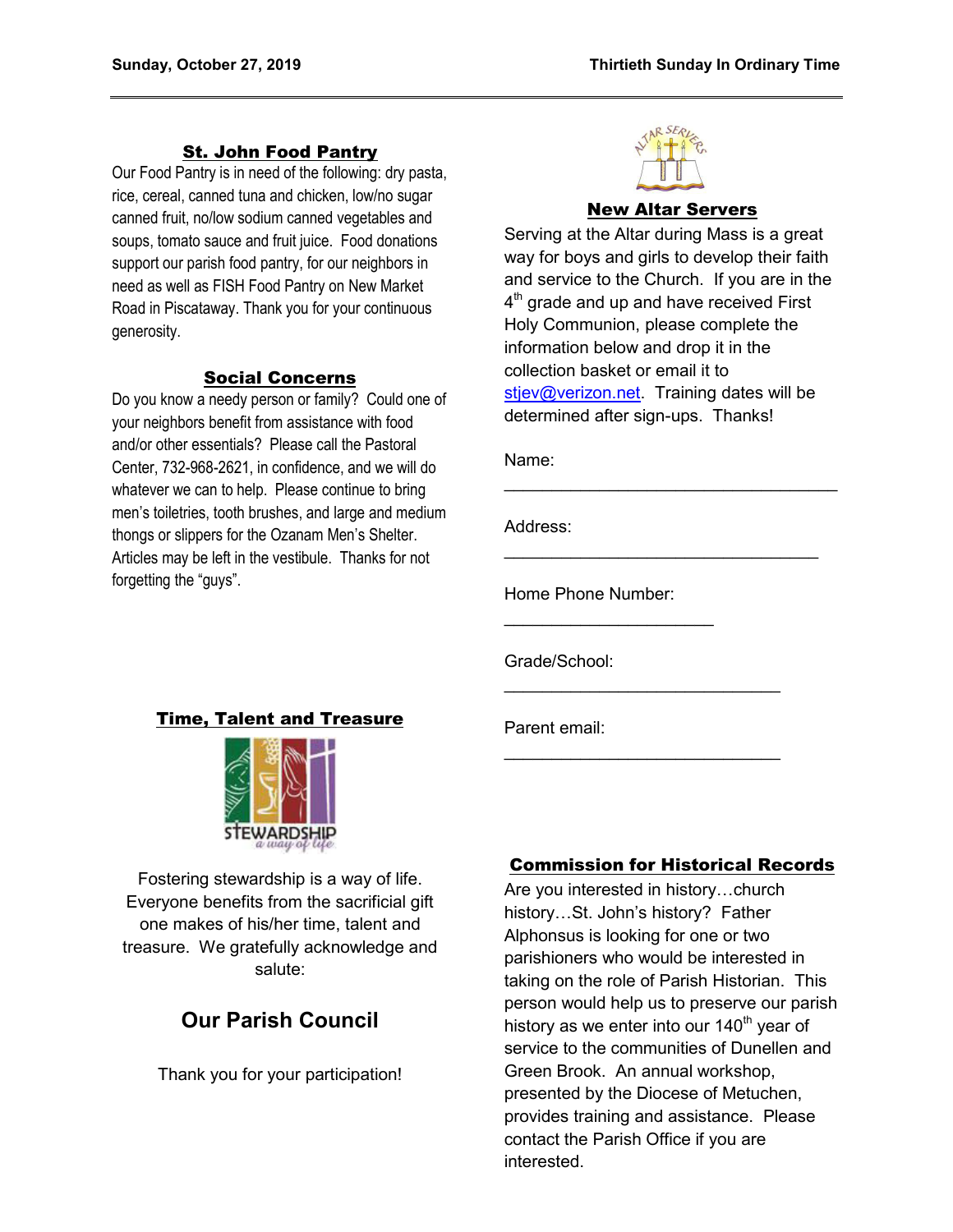St. John the Evangelist Parish, Dunellen presents... **Kick Start Your Faith!**

Feel like you need a spiritual boost? Don't remember or understand some Catholic basics? What's the big deal with Reconciliation? Is the Eucharist a living thing in your life? Join us for a 4-week program to help you rejuvenate your faith. **Wednesday evenings ~ 6:30-8pm in the Church**.

## **October 23, 2019 Clarifying the Misconceptions**

(The Immaculate Conception, The Incarnation, The Ascension, The Assumption, Purgatory, Limbo, Transubstantiation, etc.) *Presented by Rev. Msgr. William Benwell, St. Mary - Stony Hill, Watchung* 

## **October 30, 2019 The Role of the Saints**

*Presented by Rev. Edmund A. Luciano, III, St. Bernard of Clairvaux, Bridgewater* 

# **November 13, 2019 The Mercy of Reconciliation**

*Presented by Rev. Msgr. John Fell, St. John Neumann Pastoral Center, Piscataway* 

#### **November 20, 2019 The Eucharist Alive!**

*Presented by Rev. Msgr. Charles Cicerale, St. James, Woodbridge*

## Holy Hour For Religious Freedom & Persecuted Christians

A Holy Hour for Religious Freedom will be held **every Sunday at 7:00 p.m.** in the Eucharistic Adoration chapel in the Our Lady of Fatima Parish Center at 50 Van Winkle Place in Piscataway. Participants are invited to silently pray the rosary and other special prayers for the intentions of Christians world-wide who are being persecuted for their faith.



# Prayers for Our Service Members

Please pray for the following parishioners who are currently serving in the Military:

### **U.S. Navy Reserve Lt. Michael Bartilotti**

- **U.S. Army Pvt. Luke Harshaney**
- **U.S. Army Pvt. Raymond C. Pizzigoni**
- **U.S. Coast Guard Lt. Ed Sella**
- **U.S. Army Staff Sgt. Paul Frabizzio**
- **U.S. Marine Mer. Cpl. Thomas Tyler Lizak**
- **U.S. Army Pfc. Sean Parente**
- **U.S. Marine Pvt. Dante Parente**
- **U.S. Army 2nd Lt. Casey Wenzel**
- **U.S. Army Spec. 4 Timothy Francisco**
- **U.S. Marine LCpl. Stephen Wright**
- **U.S. Marine Pvt. José Citron**

If there are any other military members you would like to be included in our prayers, please contact the Parish Office.

## Union Catholic Information Night

If you missed Open House or want a closer look, join us at Union Catholic High School on **Wednesday, 11/6** at **7:00 p.m.** and learn how UC's faith-based environment can support you on your journey to college and throughout life! Be Fearless, Be Faithful, Be Ready! For more information, contact Betsy Thornton at 908-889-1600, ext. 302 or [bthornton@unioncatholic.org.](mailto:bthornton@unioncatholic.org)

#### Marriage Encounter

Now that fall is here, why not treat yourselves to a Marriage Encounter Weekend? A Worldwide Marriage Encounter Weekend gives you the time and tools to revitalize romance, deepen communication, and nourish the spirituality in your marriage. The next Worldwide Marriage Encounter Weekend will be held **January 24 -26**. **Please register by January 10, 2020** by calling 732-904-9636 as space is limited or visit us at[: www.aweekendforyourmarriage.org](http://www.aweekendforyourmarriage.org/) for more information.